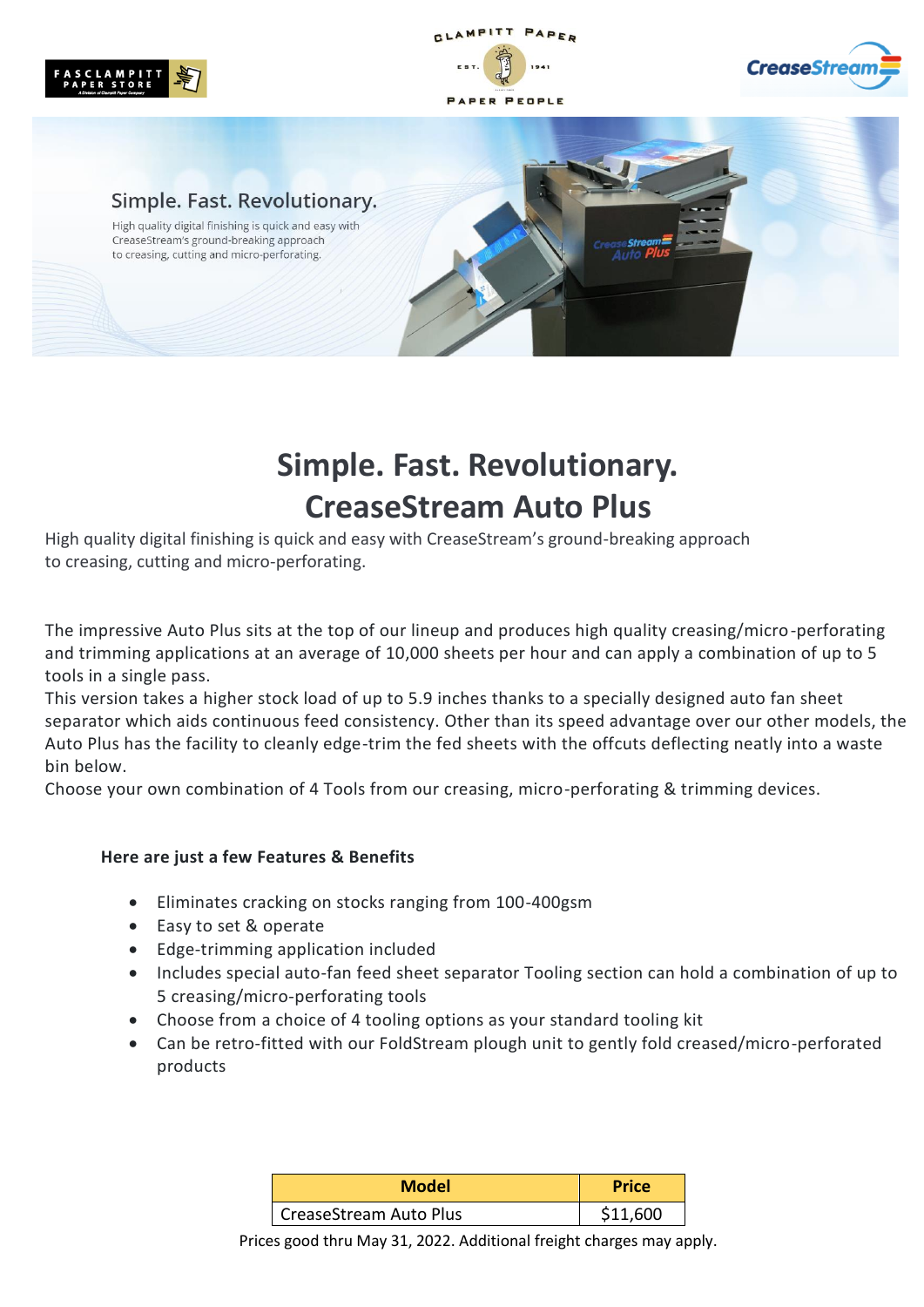







## **Auto Feed MkII**

The **Auto-feed MkII** is the perfect piece of print finishing equipment for businesses that produce both short and high volume production runs

This is the next level of automation – making the CreaseStream Auto-feed MkII one of the easiest creaser to operate. Just set the tools, press the button and you'll get up to 4,000 sheets of perfectly creased paper per hour. The Auto-feed MkII uses our unique sheet separator, which allows single sheets to be processed with unmatched accuracy and precision. It eliminates any trace of fibre cracking even with sensitively printed digital stocks.

The ultimate desktop digital creasing and micro-perforating machine, the Auto-feed MkII gives you the flexibility to produce a number of applications faster, more efficiently and at a better quality.

- Processes up to 4,000 sheets per hour, keeping up with your press no matter how many creases you need
- Fully automated, making it the easiest creaser to operate
- Exceptional versatility in handling various production volumes and applications
- Comes with two tools as standard  $-$  so you can do multiple creases or crease and perforate at the same time
- Single phase electrical plug-in, no vacuum pump and no noise

| <b>Model</b>                | <b>Price</b> |
|-----------------------------|--------------|
| CreaseStream Auto-feed MKII | \$6.000      |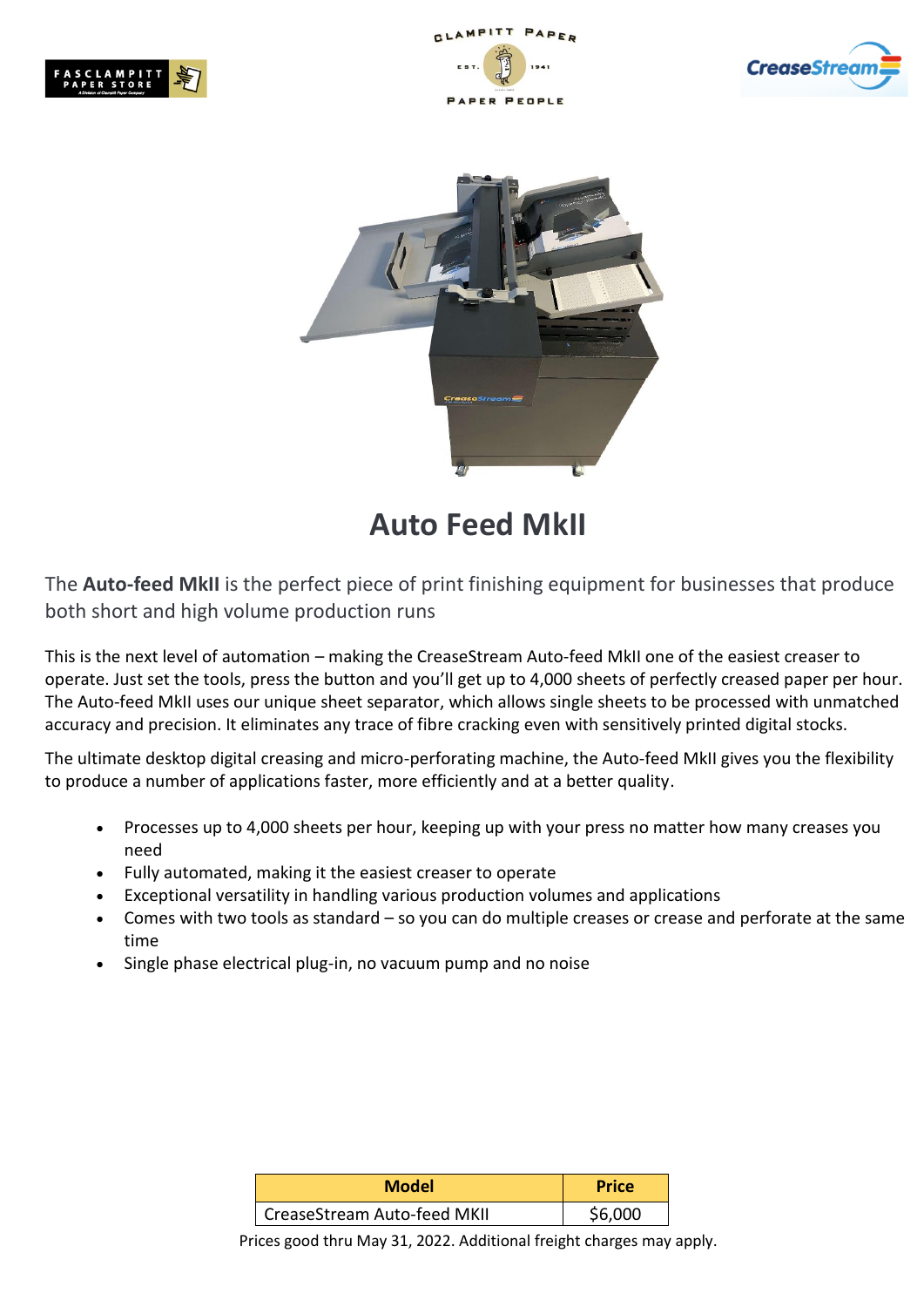







### **QUICK-FEED MK II**

The Quick-Feed MK II's upgraded feeder system allows you to load and process a higher stack of material than ever before. This machine is the ideal finishing solution for low to medium production businesses looking for fast and high quality creasing.

- Processes up to 4,000 sheets / hour
- 2 tools included, allowing multiple creases or crease & perforate at the same time
- Eliminates cracking on digital and offset stocks up to 400 gsm
- Low environmental impact
- No electrical input, no vacuum pump & no noise
- Perfect crease registration every time

| <b>Model</b>                 | <b>Price</b> |
|------------------------------|--------------|
| CreaseStream Quick-feed MKII | S4.200       |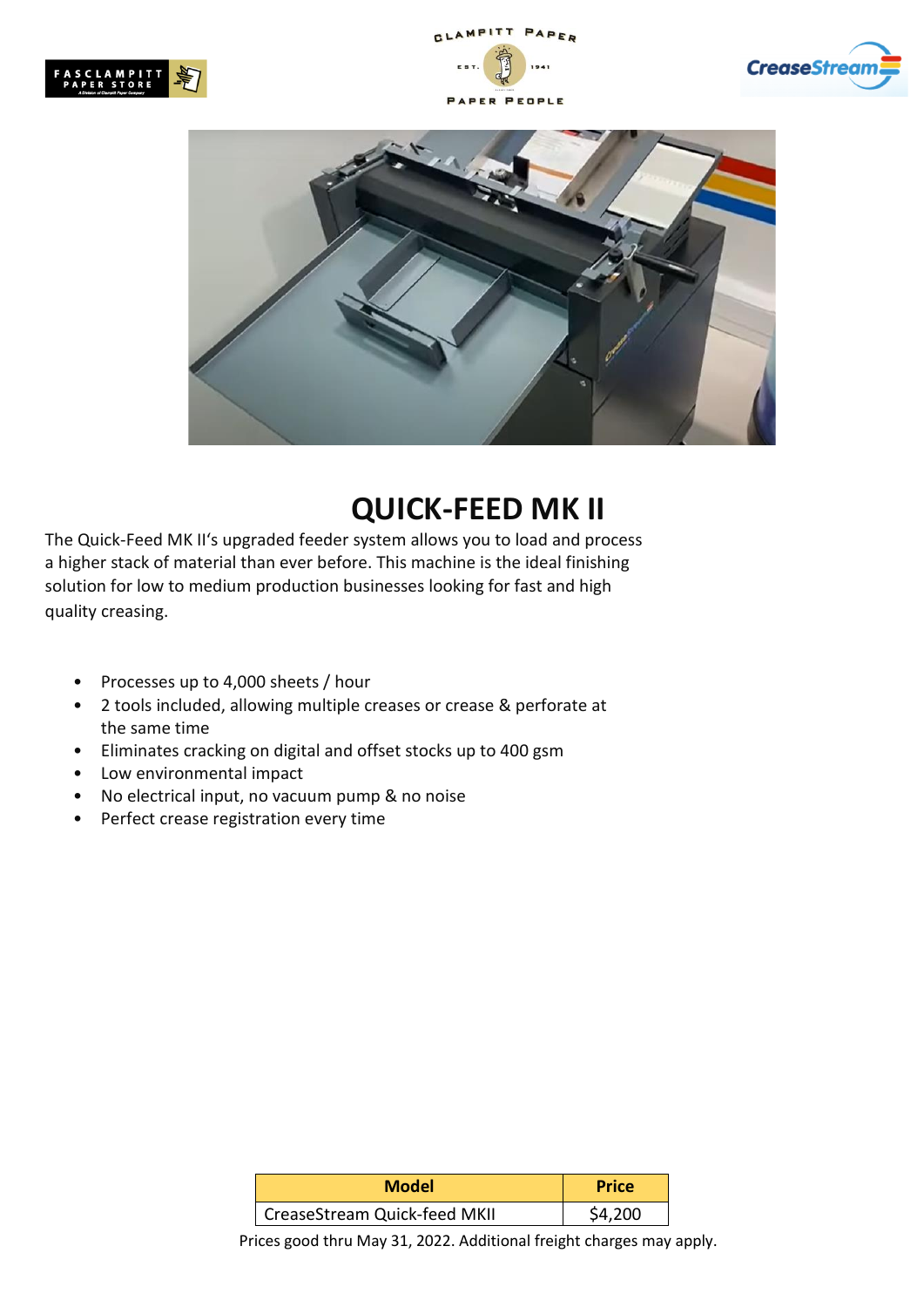





### **Card Creaser Deluxe**

The Card Creaser Deluxe is the simple and affordable solution that will revolutionize your creasing. This machine is easy to set up and simple to adjust, resulting in perfect creases every time.

- Budget desktop creasing solution
- Can produce over 3000 creases / hour on 1,500 sheets per hour
- Hand wind two creases simultaneously
- Suited for stocks between 100 gsm 400 gsm
- Perfect crease registration every time

| <b>Model</b>                     | <b>Price</b> |
|----------------------------------|--------------|
| CreaseStream Card Creaser Deluxe | \$1.650      |